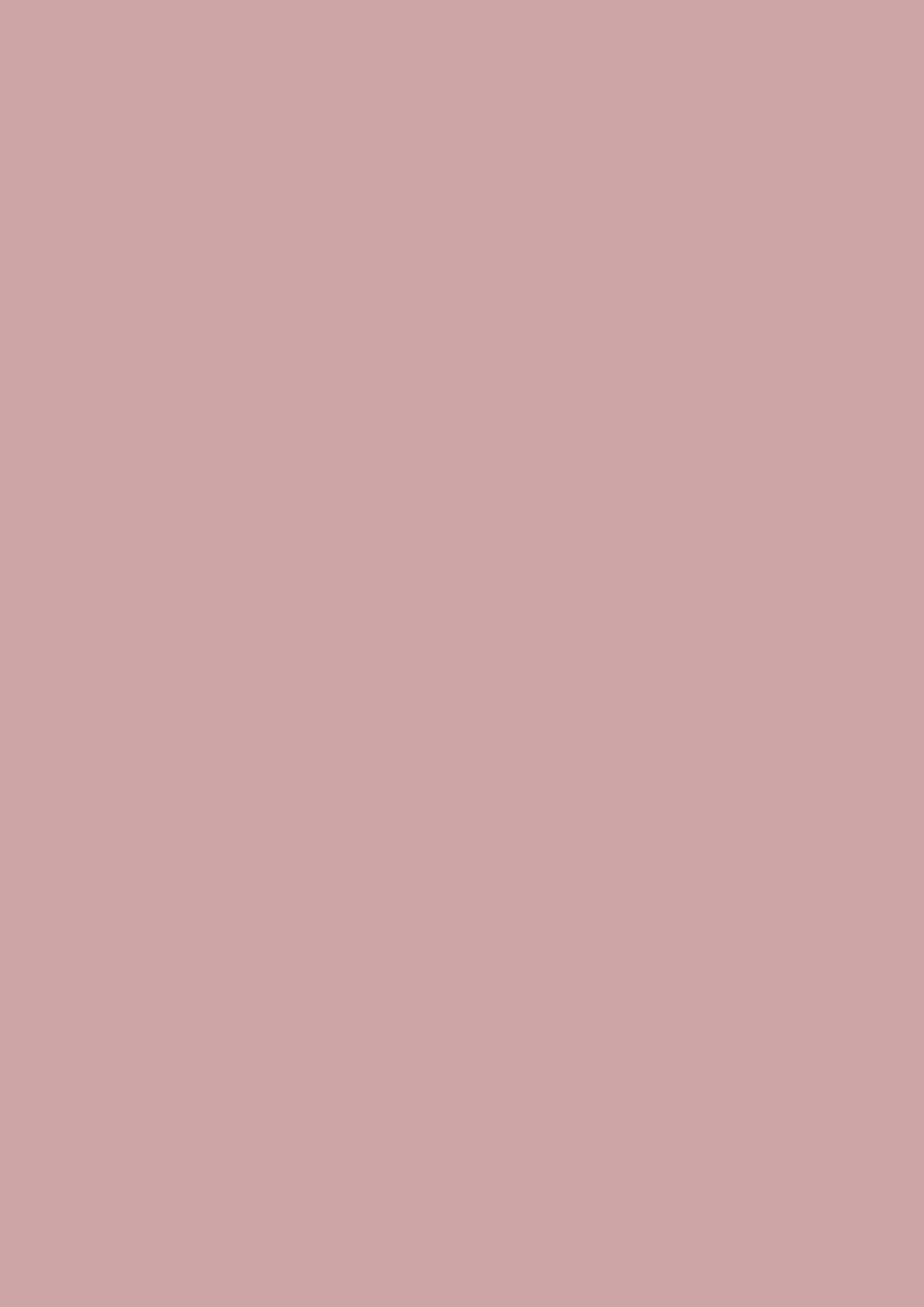This chapter presents the systemic vulnerability and risk analysis performed regularly by the Banco de España as a basis for its macroprudential policy actions. Specifically, the first section uses two tools, the heat map and the systemic risk indicator, that provide a first approximation to recent risk developments. The second part presents a study in greater depth of the time/cyclical dimension of systemic risk and presents an ex-ante impact analysis of setting a positive countercyclical capital buffer rate. This analysis suggests that, according to the forecasts currently available, various reference indicators will exceed the thresholds for activation of this buffer in the first half of 2021. If this macroprudential instrument is activated, the credit institutions affected will have a period of 12 months to comply with the requirement. However, this diagnosis is dependent upon materialisation of the central forecast scenario, which is currently subject to numerous downside risks. Should these risks materialise the above analysis would have to be adjusted accordingly.

# 3.1 Analysis of systemic vulnerabilities

The map of systemic vulnerability indicators shows no signs of build-up of systemic risk<sup>1</sup> (see Chart 3.1). The heat map categories that group together credit, liquidity and macroeconomic imbalance indicators have remained stable at absence-ofalert levels since the last edition of the FSR. In the case of indicators related to *credit growth,* it should be noted that during the first two quarters of 2019 total credit to the non-financial private sector (referring to total financing to this sector, not only banking credit) posted slightly positive growth rates, for the first time since 2010. For the time being, the *real estate market* indicators show no signs of risk either, since the sustained increase in house prices has still not translated into widespread overvaluation. In fact, in both cases, the absence of alerts is due to the fact that the starting levels were well below the thresholds that trigger alerts in the heat map. Accordingly, for a change in the degree of risk to occur, the trends observed in recent periods would have to be sustained.

<sup>1</sup> The map of systemic vulnerability indicators aggregates data from a broad set of indicators, according to their ability to predict systemic banking crises. The definitions of the main categories correspond to those established by the European Systemic Risk Board in its Recommendation ESRB/2013/1 on intermediate objectives and instruments of macro prudential policy. For the chart to be interpreted correctly it needs to be taken into account that the intensity of the alerts in each category represents a weighted average of the indicators included. Intensity increases as the tone draws closer to red, while green depicts a normal situation. Details of the specific indicators included in each category, and of how their weights are calculated, are to be found in Mencía, J. and Saurina, J. (2016) ["Macroprudential policy: objectives, instruments and](https://www.bde.es/f/webbde/SES/Secciones/Publicaciones/PublicacionesSeriadas/DocumentosOcasionales/16/Fich/do1601e.pdf) [indicators"](https://www.bde.es/f/webbde/SES/Secciones/Publicaciones/PublicacionesSeriadas/DocumentosOcasionales/16/Fich/do1601e.pdf), Occasional Paper No. 1601, Banco de España.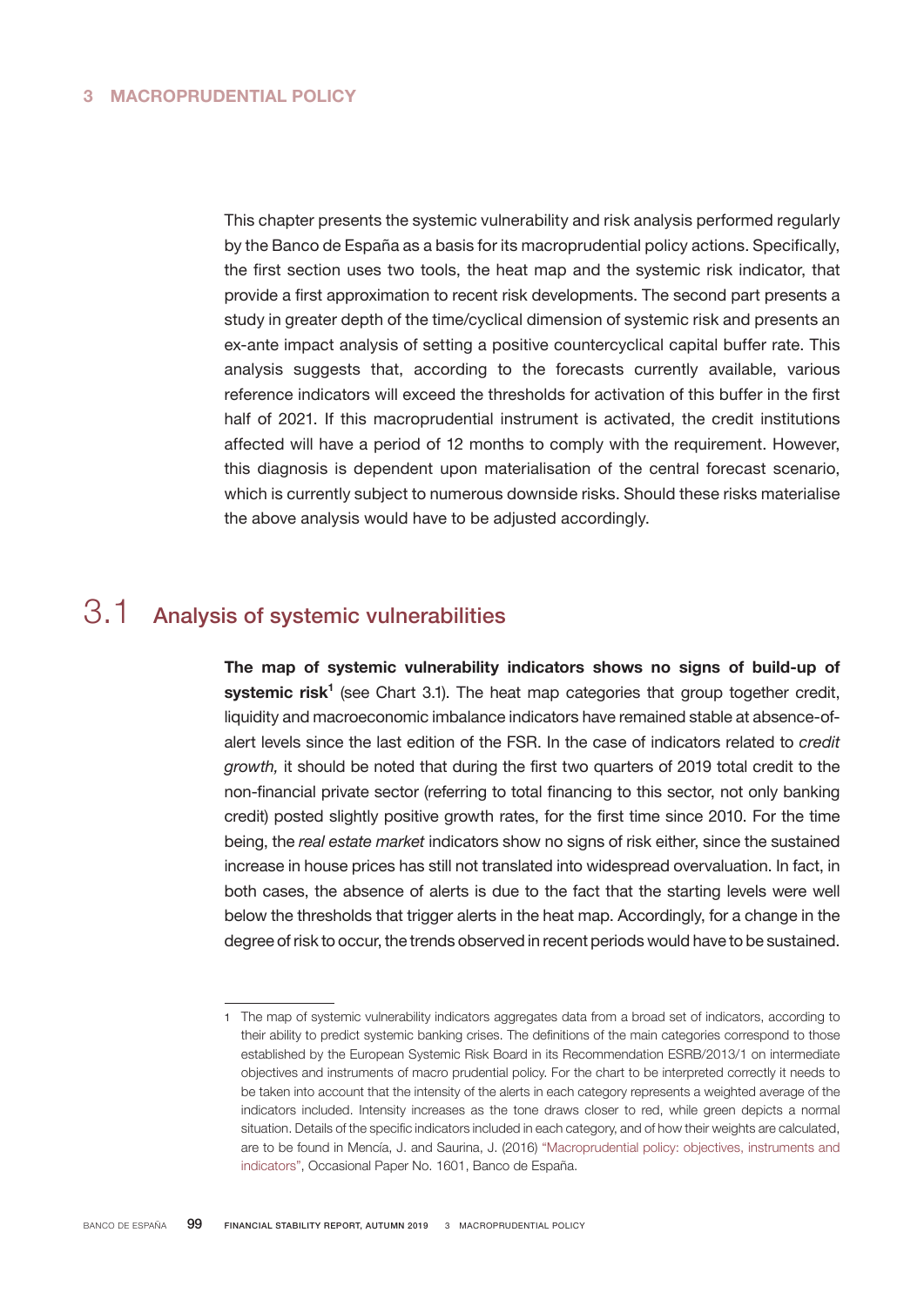#### HEAT MAP BY SUB-CATEGORY (a) (b) Chart 3.1

The map of systemic vulnerabilities, designed to provide early warning of systemic banking crises, remains stable without any risk or low-risk warnings, while the imbalances and the economic and financial situation have not seen any changes in grading.



#### SOURCE: Banco de España.

a The colour scheme identifies four levels of risk: i) green denotes a normal, risk-free situation, ii) yellow indicates low risk, iii) orange is medium risk and, iv) red is high risk. The shaded band denotes the last systemic crisis. Some indicators as at December 2018 are based on provisional information.

The liquidity indicators reflect a situation of low risk, $<sup>2</sup>$  partly as a consequence</sup> of the ECB's accommodative monetary policy, and improvements are observed in the concentration indicators. The *liquidity* indicator is made up, on the one hand, of information on market liquidity and, on the other, of indicators of liquidity on bank balance sheets. The indicators relating to the liquidity on bank balance sheets have shown no signs that would give rise to concern, while the market indicators have shown somewhat more volatility, although also improvements in the case of government debt liquidity in the first half of 2019. In general, market liquidity is expected to continue to improve following the ECB's decision to implement further medium-term refinancing operations. The risk level of the *concentration* indicators has fallen to medium-low. This is because the concentration of credit among large firms has declined, while exposure to the construction and real estate development sectors continues to fall, as part of the process of improvement in the quality of bank balance sheets mentioned in Chapter 2. Financial market turbulence, meanwhile, decreased slightly in the first half of 2019 from the levels recorded at the end of last year, partly as a result of the measures implemented by many central banks. Finally, the *macroeconomic imbalance* indicators and the indicators of the *current economic and financial situation* remained unchanged.

b The 2019 indicators are available up to June 2019.

<sup>2</sup> One of the indicators that made up this subgroup in previous editions of the FSR has had to be replaced by another as it has ceased to be available. It is for this reason that its level has been revised retrospectively.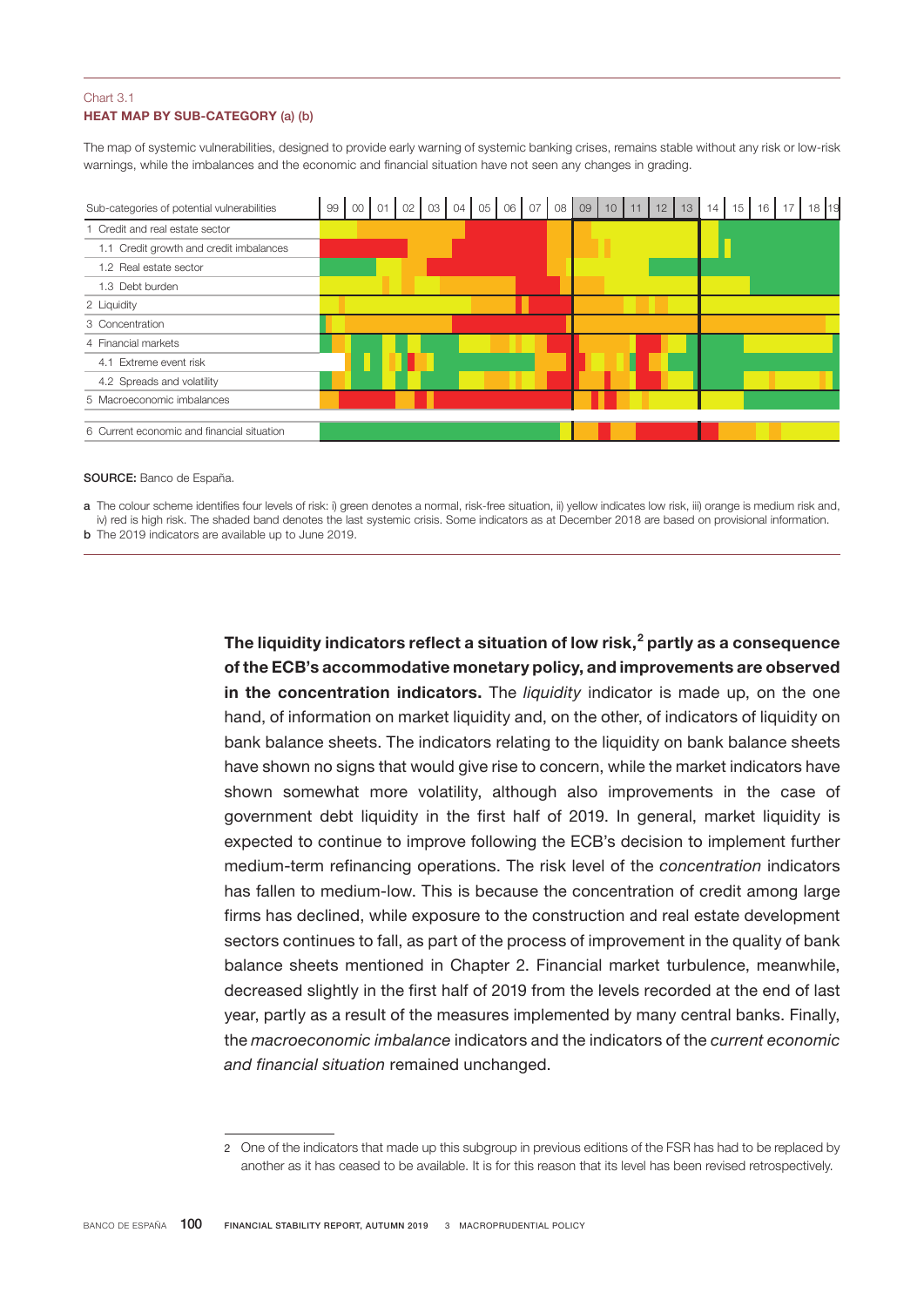### SYSTEMIC RISK (a) Chart 3.2

In 2019 to date, the systemic risk indicator (SRI) has remained at historically very low levels.



SOURCES: Datastream and Banco de España.

a For a detailed explanation of this indicator, see Box 1.1 in the May 2013 FSR.

The systemic risk indicator (SRI) has declined during 2019 (see Chart 3.2). That said, the volatility measures in this indicator have increased in recent months. These episodes of market volatility stem from the downward skew of global growth prospects and from new geopolitical tensions, the trade war between the United States and China, and the possibility of a no-deal Brexit. The recent developments in these episodes have not been reflected by the aggregate SRI as they have been confined to specific markets, showing a low correlation with other components of the indicator. This also indicates that the episodes have not been systemic in scope. In any event, it should be taken into account that the SRI indicator is a coincident indicator of the financial situation and, therefore, is not designed to anticipate future risks. In fact, this indicator currently stands at extraordinarily low levels, not seen since the years prior to the last financial crisis. It is not possible to rule out that the markets are, as then, underestimating the significant risks that exist, so that sudden changes in their perception may lead to significant rises in this indicator.

The Banco de España is starting to analyse other risks to medium and longterm financial stability, including those deriving from the energy transition and climate change, and from potential changes in market structure as a result of technological change, which is conducive to the entry of new competitors. The role of the financial system in the management of these risks is also being analysed. Box 3.1 provides a general outline of the economic risks associated with climate change, and of the various initiatives existing in the financial sector to address them, while Box 3.2 describes the risks to financial stability associated with the project to create Libra.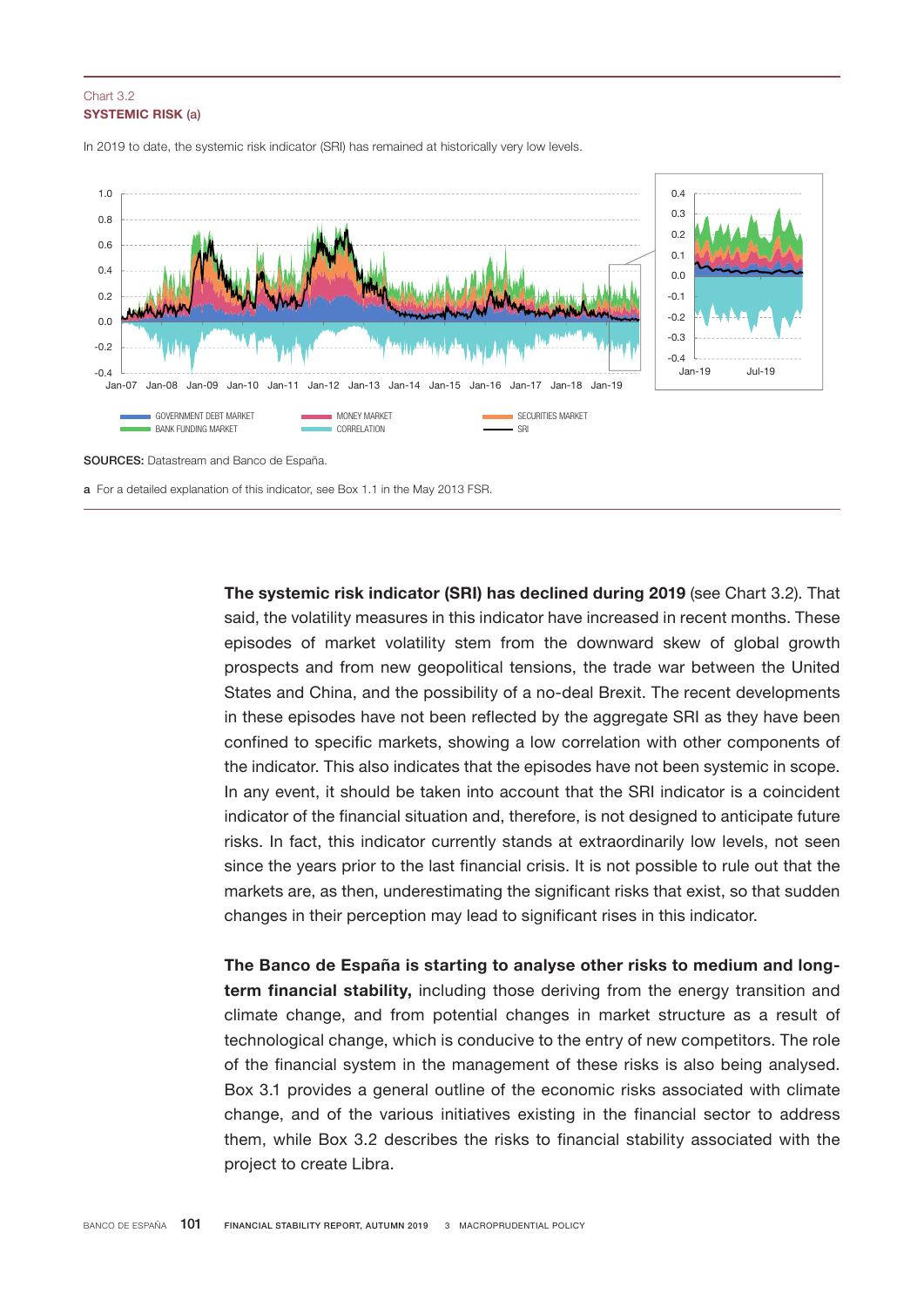# 3.2 Macroprudential policy instruments and actions

In 2019 Q3 and Q4, the Banco de España has held the countercyclical capital buffer rate (CCyB) at 0%. This decision is based on a technical analysis of quantitative indicators combined with qualitative information. The quantitative indicators that guide the CCyB decisions include indicators intended to reflect the stage of the credit cycle of the non-financial private sector and its excessive growth, the potential overvaluation of house prices, the burden of interest and principal payments on loans to households and firms (debt service), the external imbalance and the macroeconomic environment.<sup>3</sup> The technical analysis assesses the recent developments in the indicators, their current situation and also their expected behaviour over the next few quarters, in line with the macroeconomic forecasts prepared on a quarterly basis by the Banco de España.<sup>4</sup> This latter element is very important, because, in the event that the CCyB is activated, institutions have 12 months to comply with the requirement.

The credit cycle indicator continues to show values below the activation thresholds (in terms of the credit-to-GDP ratio, which remains below its long-term trend value), although it is progressively approaching equilibrium. Specifically, the adjusted credit-to-GDP gap which assumes a credit cycle duration in line with the empirical evidence for Spain, is still showing a negative value (–8 pp on data to June 2019), although it is progressively approaching the activation threshold of 2 pp.<sup>5</sup> The upward trend of this indicator has been evident since the end of the last crisis (see Chart 3.3). The projections for this indicator over the next few years suggest that it will become positive in around 2021 Q1 and could exceed the activation threshold in Q2 of that year. The available econometric models – which estimate the equilibrium level of the credit-to-GDP ratio on the basis of its relationship with other fundamental macro-financial variables according to economic theory – also currently show negative gaps with respect to this equilibrium level, which are rapidly shrinking.<sup>6</sup>

The output gap, meanwhile, has been positive since the beginning of the year, and is projected to expand in future. This suggests that the level of GDP is now

<sup>3</sup> A technical analysis of the selection of indicators used can be consulted in Castro, C., Estrada, A. and Martínez, J. (2016), ["The Countercyclical Capital Buffer in Spain: An Analysis of Key Guiding Indicators"](https://www.bde.es/f/webbde/SES/Secciones/Publicaciones/PublicacionesSeriadas/DocumentosTrabajo/16/Fich/dt1601e.pdf), Working Paper No. 1601, Banco de España.

<sup>4</sup> See, for example, Banco de España (2019): ["Quarterly report on the Spanish economy", Economic Bulletin,](https://www.bde.es/f/webbde/SES/Secciones/Publicaciones/InformesBoletinesRevistas/BoletinEconomico/19/T3/descargar/Files/be1903e.pdf) [Banco de España, 3/2019, pp. 5-67](https://www.bde.es/f/webbde/SES/Secciones/Publicaciones/InformesBoletinesRevistas/BoletinEconomico/19/T3/descargar/Files/be1903e.pdf).

<sup>5</sup> A description of the adjusted gap and its performance can be found in Box 3.2 of the Spring 2019 FSR. For details of the calculation of the adjusted gap and a comparison with the Basel gap and other alternatives, see Galán, J.E. (2019), "Measuring credit-to-GDP gaps. The [Hodrick-Prescott](https://www.bde.es/f/webbde/SES/Secciones/Publicaciones/PublicacionesSeriadas/DocumentosOcasionales/19/Files/do1906e.pdf) filter revisited", Occasional paper No. 1906, Banco de España.

<sup>6</sup> For further information on these models, see Galán, J.E. and J. Mencía (2018), ["Empirical Assessment of](https://www.bde.es/f/webbde/SES/Secciones/Publicaciones/PublicacionesSeriadas/DocumentosTrabajo/18/Files/dt1825e.pdf) [Alternative Structural Methods for Identifying Cyclical Systemic Risk in Europe",](https://www.bde.es/f/webbde/SES/Secciones/Publicaciones/PublicacionesSeriadas/DocumentosTrabajo/18/Files/dt1825e.pdf) Working Paper No. 1825, Banco de España.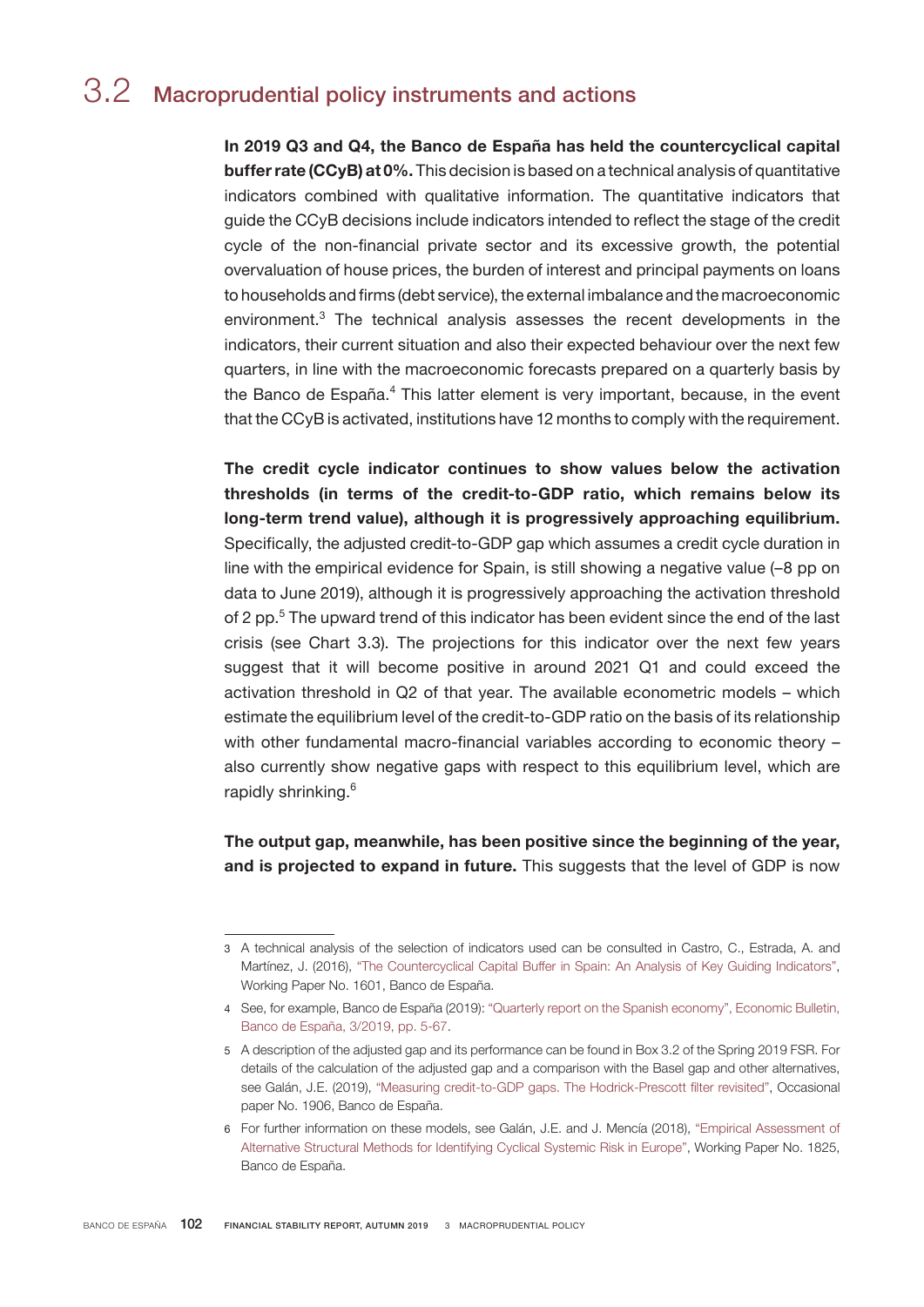### OUTPUT GAP AND CREDIT-TO-GDP GAP (a) Chart 3.3

The output gap has continued to show positive values and is expected to do so for the next two years. The adjusted credit-to-GDP gap, meanwhile, continues to narrow and this process has accelerated in the first two quarters of 2019. This gap is expected to turn positive at the beginning of 2021.



#### SOURCE: Banco de España.

- a The shaded area shows the last period of systemic banking crisis (2009 Q1-2013 Q4). The dotted lines represent forecasts.
- b The output gap is the percentage difference between the observed GDP and potential GDP. Values calculated at constant 2010 prices. See Cuadrado, P. and Moral-Benito, E. (2016), "Potential growth of the Spanish economy", Occasional Paper 1603, Banco de España.
- c The credit-to-GDP gap is calculated as the difference, in percentage points, between the observed ratio and the long-term trend calculated using a one-sided Hodrick-Prescott filter with a smoothing parameter equal to 25,000. This value is more in line with the financial cycles historically observed in Spain.

above its long-term equilibrium value, following several years of above-potential growth. It appears that this growth will continue over the next two years, even following the downward revision to the economic outlook.

Some complementary quantitative indicators also point to a growing trend over the next two years. In particular, *credit intensity,* which measures the change in credit as a percentage of GDP, and house prices (see Chart 3.4) currently display values close to equilibrium, with an upward trend that is projected to continue over the next two years. Thus, *credit intensity* posted a positive value in 2019 Q1. Although this value is still low and, on June 2019 data, it will return to negative territory, this is the first time that it has been positive since the start of the crisis. The case of the indicators of house price imbalances is similar, insofar as narrowly positive values were observed for some of its basic components during the first two quarters of 2019, with the average remaining very close to equilibrium. If the expected trend in house prices continues, all the indicators in this category can be expected to show positive values towards the end of next year. As regards the *debt service of the non-financial private sector,* the decline that began at the beginning of the global financial crisis has continued. Currently, the adjustment of this indicator has been a consequence of the deleveraging in this sector, although, subsequently, the reduction in interest rates has also made a significant contribution. In consequence, this reduction can be expected to continue, albeit at a more moderate pace over the next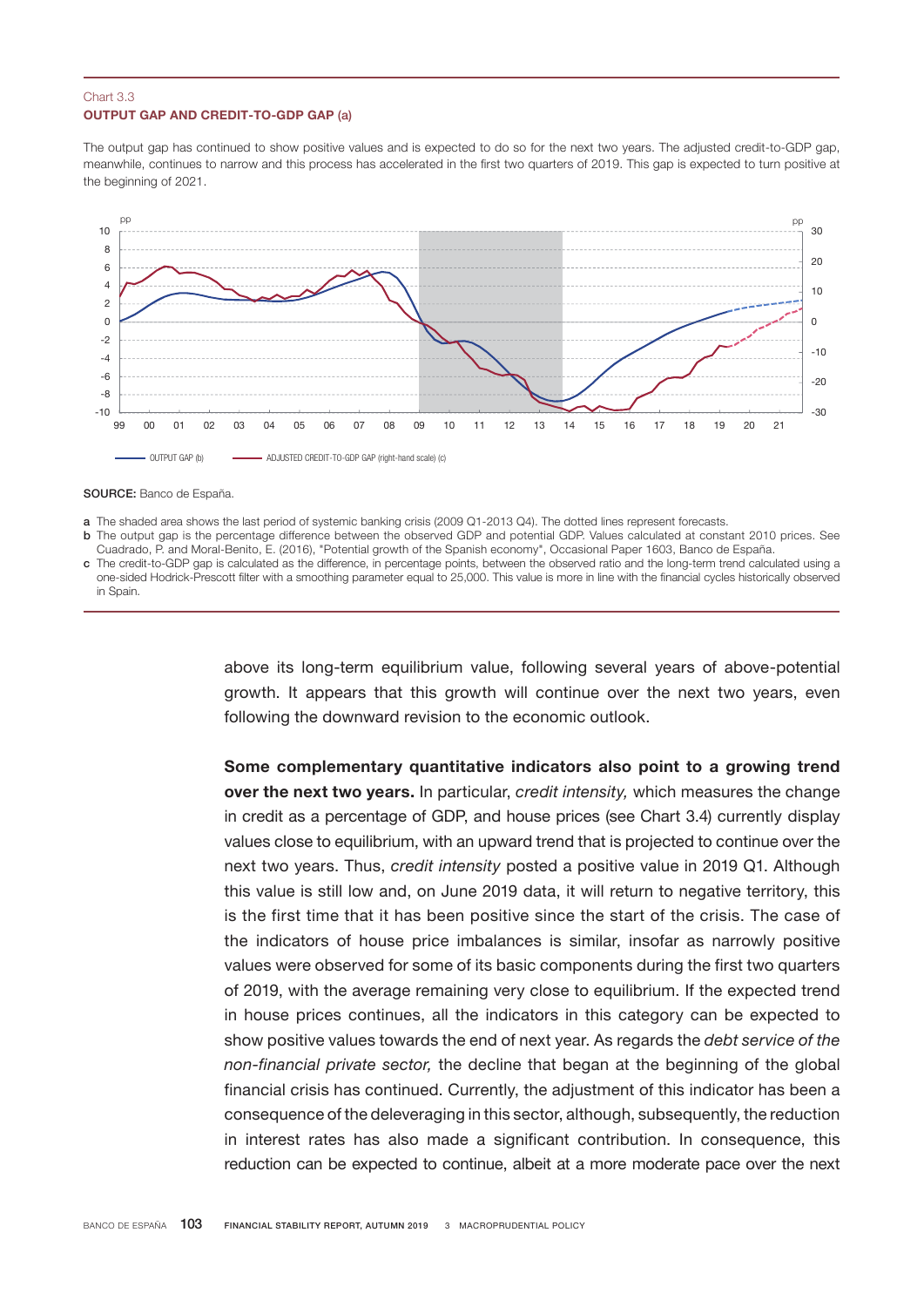#### COMPLEMENTARY INDICATORS TO GUIDE THE SETTING OF THE CCyB (a) Chart 3.4

The complementary indicators for calibration of the CCyB show no signs of cyclical systemic risk build-up, although, if current trends continue, those relating to credit and prices in the real-estate sector will show some signs of alert over the next two years.



SOURCE: Banco de España.

- a The shaded area shows the last period of systemic banking crisis (2009 Q1-2013 Q4). The dotted lines and lightly shaded area represent forecasts.
- b The credit intensity indicator is calculated as the annual change in credit to the non-financial private sector divided by cumulative GDP of the last four quarters.
- c The shaded area represents the range between the minimum and maximum values of the set of four indicators of imbalances in the real estate sector.
- d Ratio of debt service in the non-financial private sector calculated as specified in Drehmann M. and M. Juselius (2012) "Do debt service costs affect macroeconomic and financial stability?", BIS Quarterly Review, September.
- e The current account balance series is expressed as a percentage of GDP and seasonally adjusted.

two years, given that the debt reduction process has slowed significantly and interest rates have little room to fall further. Finally, the *current account balance* continues to show a small surplus (see Chart 3.4) and is expected to remain relatively stable over the next few years.

Although the macroeconomic environment may appear potentially favourable for activation of the CCyB, this diagnosis depends upon materialisation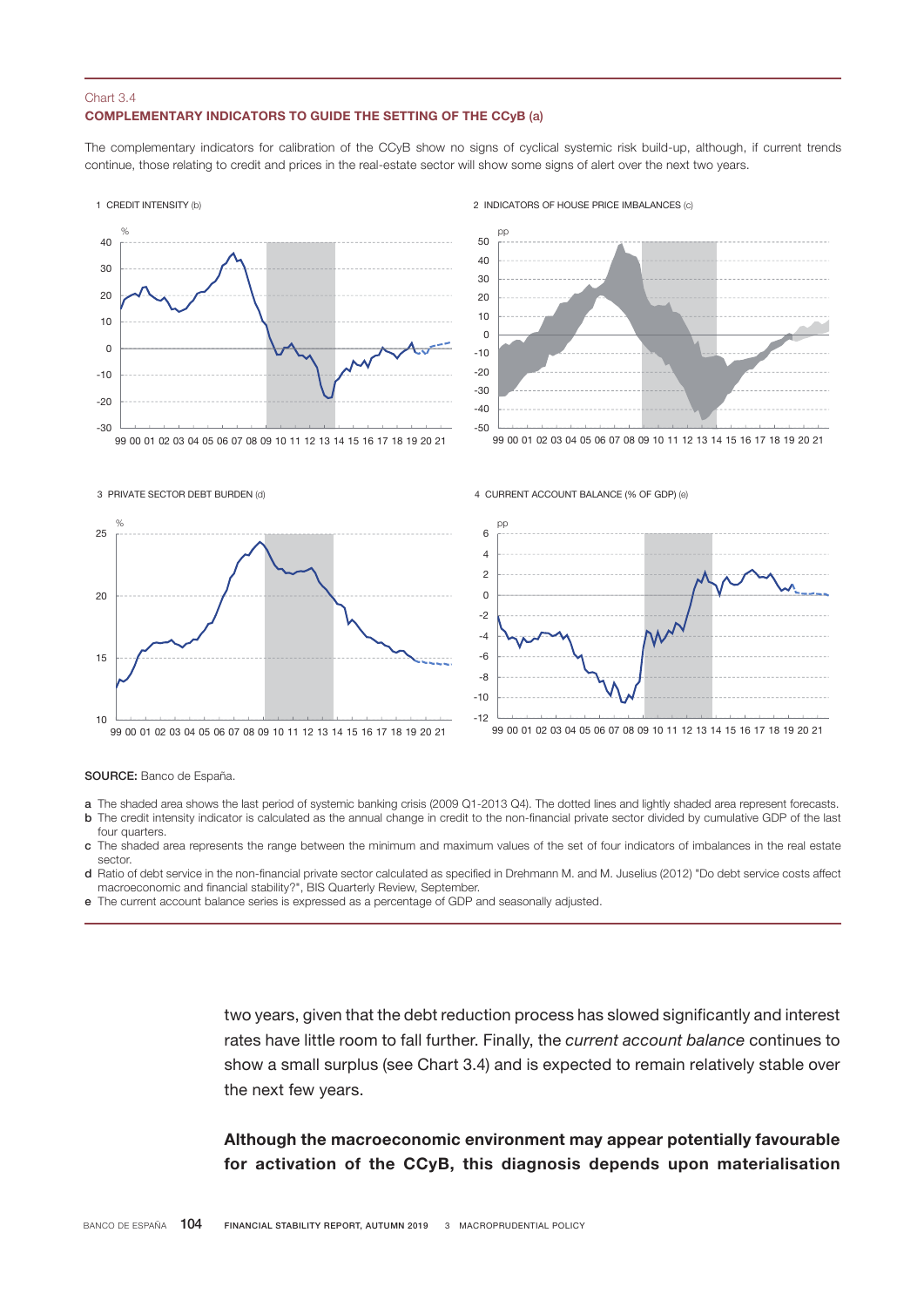of the central projection scenario, which is currently subject to numerous downside risk factors. Since legislation specifies that institutions must, in normal circumstances, have a one-year margin between activation of the CCyB and when they are required to comply with it, the expected behaviour of the relevant indicators should be given significant weight in the decision-making process. This diagnosis must be conditional upon materialisation of the central macro-financial projection scenario. If any of the risks mentioned before were to materialise (geopolitical uncertainty, the risk of a no-deal Brexit, intensification of the trade war, delay in the recovery of economic growth in the euro area), this diagnosis would be subject to change. In short, the current setting warrants keeping the CCyB at 0% for the time being. That said, both the short-term risks and the behaviour and projections of the indicators, mainly those relating to credit, house prices and economic growth, need to be closely monitored.

The CCyB is an instrument designed to be released in recessions. It is important that all financial system agents internalise the fact that, due to its countercyclical nature, the CCyB is designed to be built up during the expansionary phase of the cycle and released during recessions or sharp economic slowdowns, when banks may begin to record losses on their lending and to consume capital. If, in these circumstances, institutions are not permitted to reduce their levels of total capital by the amount of the previously accumulated buffer, the result may be a notably restricted supply of credit that further deepens the recession. Note that, when the economy is at the bottom of the cycle, banks' profits fall and investors' risk perception may be very pessimistic, seriously limiting the ability of banks to obtain funds internally (by retaining earnings) or externally. In these circumstances, the most likely solution is that they will reduce the size of their balance sheets and the supply of credit. Naturally, the intensification of the recession will tend to further worsen the situation of the banks.

Decisions regarding the timing of the release will be taken on the basis of a set of quantitative and qualitative indicators of the situation of the financial cycle. As Recommendation 2014/1 of the ESRB indicates, the same indicators that are used to calculate the CCyB may also contain useful information for its release. However, these indicators may provide imprecise information, as they were not designed specifically for this purpose. For this reason, the ESRB also recommends using information on bank funding markets, as well as indicators of general systemic stress in the financial markets. For example, the SRI presented in Chart 3.2 would come under this second category. Thus a significant and sustained increase in the SRI would be a possible signal that would help to identify the optimum moment for release. Obviously, this decision should also be based on leading indicators of economic activity.

In the event of release of the CCyB, the effect on the requirements for institutions should be immediate. Recommendation 2014/1 of the ESRB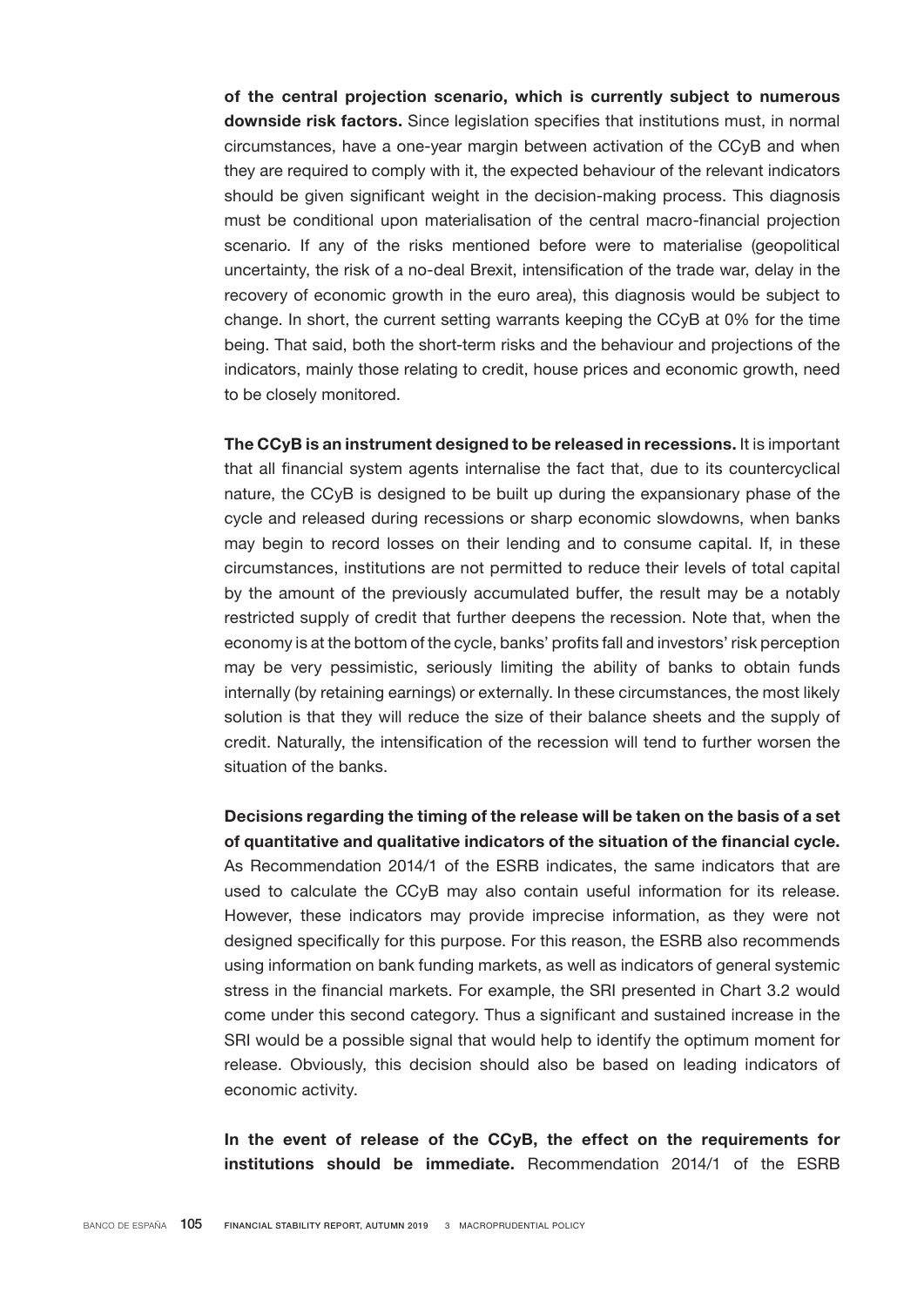advocates release of the CCyB without delay when systemic risk materialises, so as to moderate institutions' procyclical behaviour and facilitate the absorption of losses. However, the recommendation itself indicates that a gradual release would be preferable when risks are not observed to materialise but are judged to recede.

The Banco de España is carrying out various studies on the impact that a potential activation of the CCyB would have on credit to the non-financial private sector and on other macroeconomic variables. First, it is possible to estimate the cost of activating the CCyB in terms of credit using a structural vector autoregressive model. In principle, a standardised 1 pp increase in the CCyB during an upswing may lead to reductions in credit of up to 1.4 pp. The maximum effects would occur between one and two years after activation. However, the empirical evidence shows that release of the buffer during systemic crises has a much greater positive impact, mitigating the contraction in credit.

In this respect, the experience of use of dynamic provisions in Spain provides useful lessons regarding the potential impact of the CCyB. In particular, the available studies indicate that the introduction of countercyclical provisions in an expansionary setting, which is similar to the activation of the CCyB, had no effect on aggregate lending, although it may have caused some changes in portfolio composition at the most affected banks. However, the most notable effect is that stemming from the release of these countercyclical provisions in recessions. On the basis of this evidence, it is estimated that an increase of 1 pp in the CCyB during an upswing would provide, in the event of release during a systemic crisis, additional lending to businesses of up to 5.5 pp and would have a positive effect on the probability of their survival and on employment.<sup>7</sup>

The evolution of bank capital in Spain over the last 150 years has also been analysed, providing very rich information on the behaviour of capital over varied financial cycles and in very different banking activity environments.<sup>8</sup> This analysis also indicates that the activation of the CCyB during upswings generates relatively limited costs: a CCyB requirement of 1 pp moderates credit growth by around 0.8 pp. However, the benefits arising from the release of the CCyB during systemic crises clearly exceed these costs, and can even mitigate the fall in lending by 6 pp during a recession. This suggests that the adverse impact of their activation on credit growth during upswings is more than offset by the positive effect of their release during systemic crises.

<sup>7</sup> Jiménez, G. Ongena, S., Peydró, J.L. and J. Saurina (2017): "Macroprudential Policy, Countercyclical Bank Capital Buffers and Credit Supply: Evidence from the Spanish Dynamic Provisioning Experiments", *Journal of Political Economy,* Vol. 125, No 6.

<sup>8</sup> Bedayo, M. Estrada, A. and J. Saurina (2018), ["Bank capital, lending booms and busts. Evidence from](https://www.bde.es/f/webbde/SES/Secciones/Publicaciones/PublicacionesSeriadas/DocumentosTrabajo/18/Files/dt1847e.pdf) [Spain in the last 150 years"](https://www.bde.es/f/webbde/SES/Secciones/Publicaciones/PublicacionesSeriadas/DocumentosTrabajo/18/Files/dt1847e.pdf), Working Paper No. 1847, Banco de España, also find that an increase of 1 pp in the CCyB in anticipation of a global systemic crisis reduces the decline in credit in recessions by 6 pp.